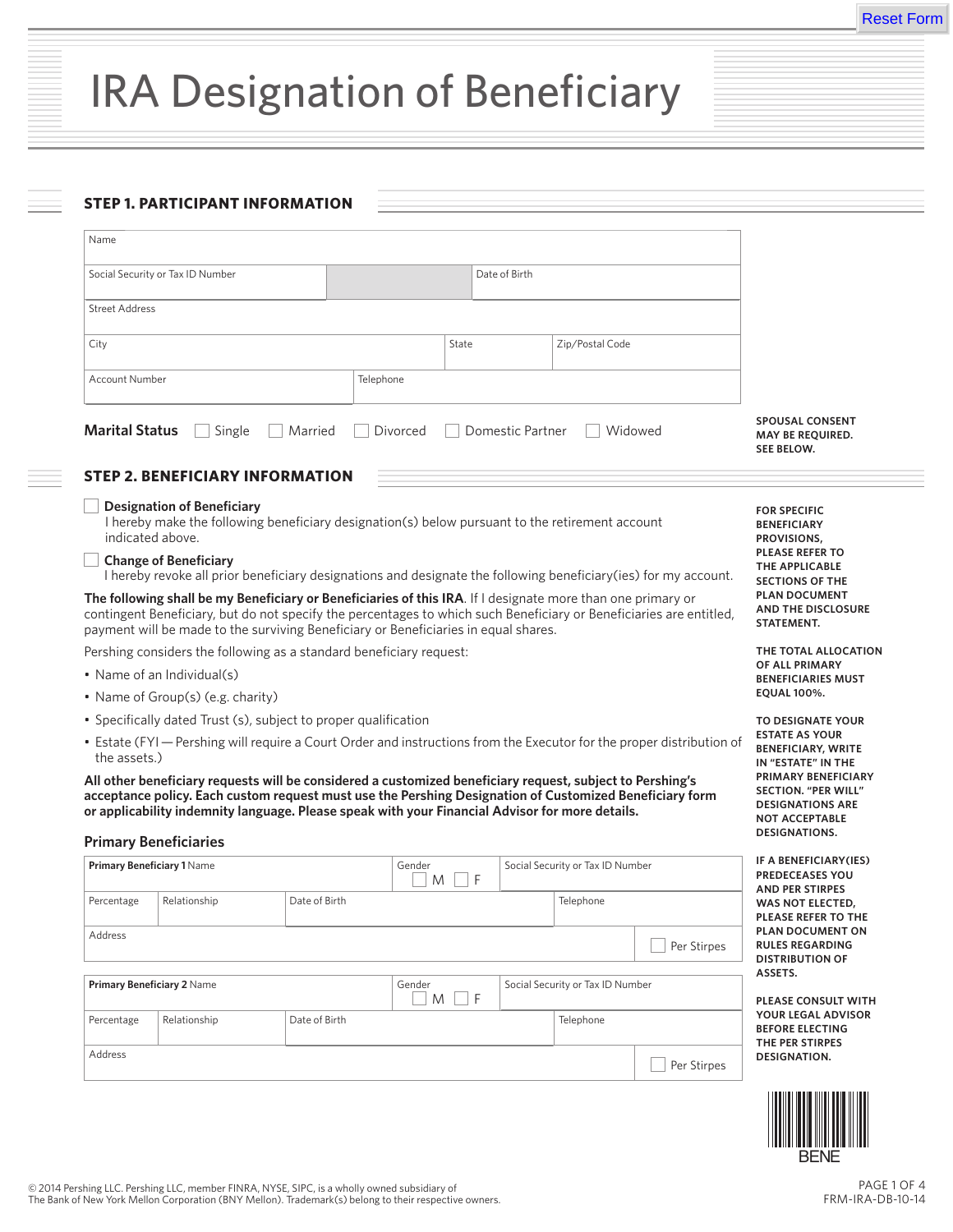**IRA Designation of Beneficiary Account Number** 

| Primary Beneficiary 3 Name                  |              |               | Gender<br>l F<br>M            | Social Security or Tax ID Number |             |  |
|---------------------------------------------|--------------|---------------|-------------------------------|----------------------------------|-------------|--|
| Percentage<br>Relationship<br>Date of Birth |              |               |                               | Telephone                        |             |  |
| Address                                     |              |               |                               |                                  | Per Stirpes |  |
|                                             |              |               |                               |                                  |             |  |
| Primary Beneficiary 4 Name                  |              |               | Gender<br>l F<br>M            | Social Security or Tax ID Number |             |  |
| Percentage                                  | Relationship | Date of Birth |                               | Telephone                        |             |  |
| Address                                     |              |               |                               |                                  | Per Stirpes |  |
|                                             |              |               |                               |                                  |             |  |
| Primary Beneficiary 5 Name                  |              |               | Gender<br>$\overline{F}$<br>M | Social Security or Tax ID Number |             |  |
| Percentage                                  | Relationship | Date of Birth |                               | Telephone                        |             |  |
| Address                                     |              |               |                               |                                  | Per Stirpes |  |
|                                             |              |               |                               |                                  |             |  |
| Primary Beneficiary 6 Name                  |              |               | Gender<br>F<br>M              | Social Security or Tax ID Number |             |  |
| Percentage                                  | Relationship | Date of Birth |                               | Telephone                        |             |  |
| Address                                     |              |               |                               |                                  | Per Stirpes |  |
|                                             |              |               |                               |                                  |             |  |
| Primary Beneficiary 7 Name                  |              |               | Gender<br>$\overline{F}$<br>M | Social Security or Tax ID Number |             |  |
| Percentage                                  | Relationship | Date of Birth |                               | Telephone                        |             |  |
| Address                                     |              |               |                               |                                  | Per Stirpes |  |
|                                             |              |               |                               |                                  |             |  |
| Primary Beneficiary 8 Name                  |              |               | Gender<br>$\mathsf{F}$<br>M   | Social Security or Tax ID Number |             |  |
| Percentage                                  | Relationship | Date of Birth |                               | Telephone                        |             |  |
| Address                                     |              |               |                               |                                  | Per Stirpes |  |
|                                             |              |               |                               |                                  |             |  |
| Primary Beneficiary 9 Name                  |              |               | Gender<br>$\overline{F}$<br>M | Social Security or Tax ID Number |             |  |
| Percentage                                  | Relationship | Date of Birth |                               | Telephone                        |             |  |
| Address                                     |              |               |                               |                                  | Per Stirpes |  |
|                                             |              |               |                               | Social Security or Tax ID Number |             |  |
| Primary Beneficiary 10 Name                 |              |               | Gender<br>F<br>M              |                                  |             |  |
| Percentage                                  | Relationship | Date of Birth |                               | Telephone                        |             |  |
| Address                                     |              |               |                               |                                  | Per Stirpes |  |
|                                             |              |               |                               |                                  |             |  |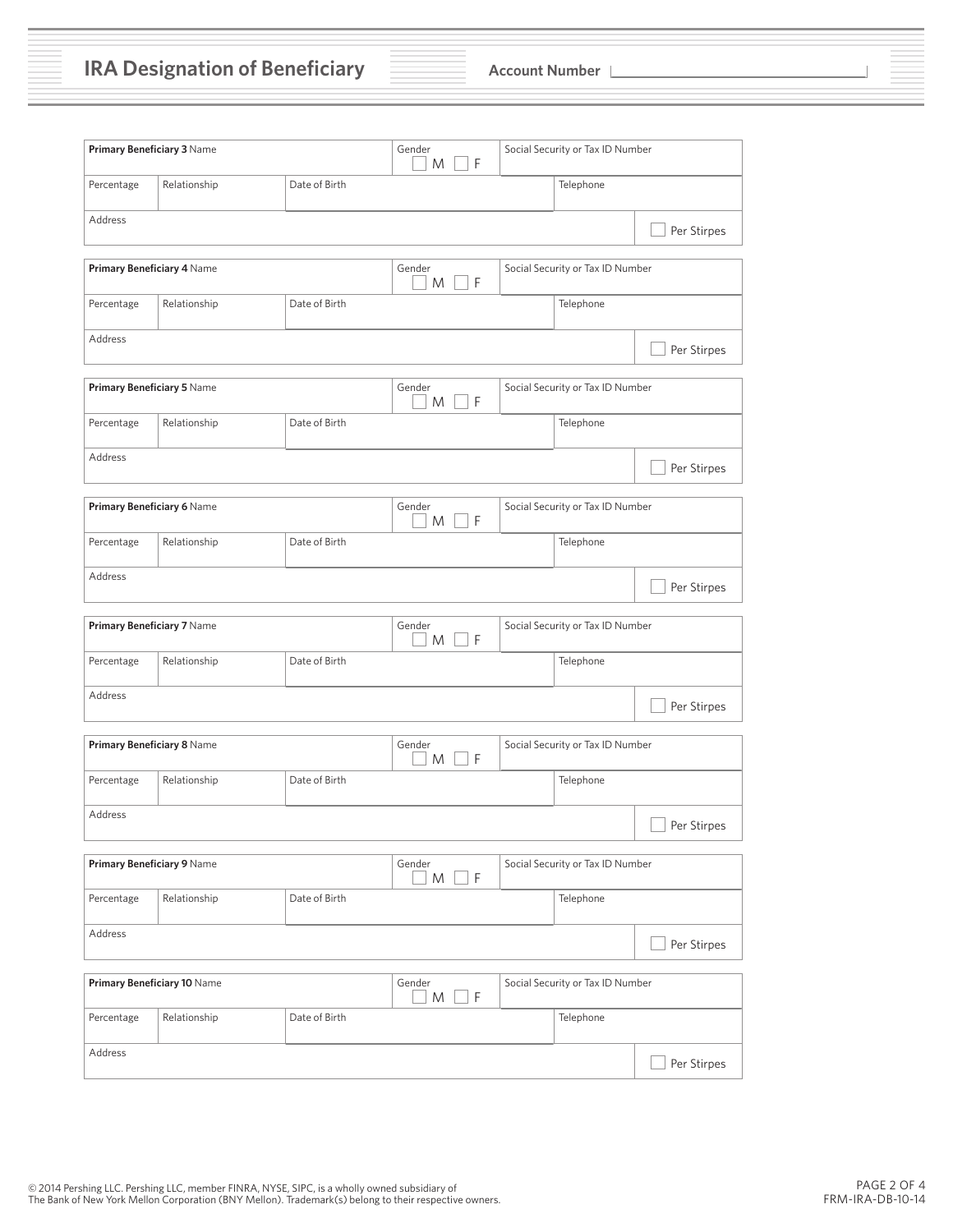## **Contingent Beneficiaries**

| <b>Contingent Beneficiary 1 Name</b> |                                      | Gender<br>F<br>M | Social Security or Tax ID Number |                                  | THE TOTAL ALLOCATION<br>OF ALL CONTINGENT<br><b>BENEFICIARIES MUST</b> |                                                                      |
|--------------------------------------|--------------------------------------|------------------|----------------------------------|----------------------------------|------------------------------------------------------------------------|----------------------------------------------------------------------|
| Percentage                           | Relationship                         | Date of Birth    |                                  | Telephone                        |                                                                        | <b>EQUAL 100%.</b>                                                   |
| Address                              |                                      |                  |                                  |                                  | Per Stirpes                                                            | <b>CONTINGENT</b><br><b>BENEFICIARIES</b><br>WILL BE PAID ONLY       |
|                                      | <b>Contingent Beneficiary 2 Name</b> |                  | Gender<br>$\Box$ F<br>M          | Social Security or Tax ID Number |                                                                        | IF ALL PRIMARY<br><b>BENEFICIARIES (AND</b><br>THEIR CHILDREN IF PER |
| Percentage                           | Relationship                         | Date of Birth    |                                  | Telephone                        |                                                                        | <b>STIRPES IS SELECTED)</b><br>DO NOT SURVIVE THE<br>PARTICIPANT.    |
| Address                              |                                      |                  |                                  |                                  | Per Stirpes                                                            |                                                                      |
|                                      | Contingent Beneficiary 3 Name        |                  | Gender<br>F<br>M                 | Social Security or Tax ID Number |                                                                        |                                                                      |
| Percentage                           | Relationship                         | Date of Birth    |                                  | Telephone                        |                                                                        |                                                                      |
| Address                              |                                      |                  |                                  |                                  | Per Stirpes                                                            |                                                                      |
|                                      | Contingent Beneficiary 4 Name        |                  | Gender<br>$M \Box F$             | Social Security or Tax ID Number |                                                                        |                                                                      |
| Percentage                           | Relationship                         | Date of Birth    |                                  | Telephone                        |                                                                        |                                                                      |
| Address                              |                                      |                  |                                  |                                  | Per Stirpes                                                            |                                                                      |
|                                      | <b>Contingent Beneficiary 5 Name</b> |                  | Gender<br>F<br>M                 | Social Security or Tax ID Number |                                                                        |                                                                      |
| Percentage                           | Relationship                         | Date of Birth    |                                  | Telephone                        |                                                                        |                                                                      |
| Address                              |                                      |                  |                                  |                                  | Per Stirpes                                                            |                                                                      |
|                                      | <b>Contingent Beneficiary 6 Name</b> |                  | Gender<br>F<br>M                 | Social Security or Tax ID Number |                                                                        |                                                                      |
| Percentage                           | Relationship                         | Date of Birth    |                                  | Telephone                        |                                                                        |                                                                      |
| Address                              |                                      |                  |                                  |                                  | Per Stirpes                                                            |                                                                      |
|                                      | <b>Contingent Beneficiary 7 Name</b> |                  | Gender<br>F<br>M                 | Social Security or Tax ID Number |                                                                        |                                                                      |
| Percentage                           | Relationship                         | Date of Birth    |                                  | Telephone                        |                                                                        |                                                                      |
| Address                              |                                      |                  |                                  |                                  | Per Stirpes                                                            |                                                                      |
|                                      | Contingent Beneficiary 8 Name        |                  | Gender<br>$M \Box F$             | Social Security or Tax ID Number |                                                                        |                                                                      |
| Percentage                           | Relationship                         | Date of Birth    |                                  | Telephone                        |                                                                        |                                                                      |
| Address                              |                                      |                  |                                  |                                  | Per Stirpes                                                            |                                                                      |